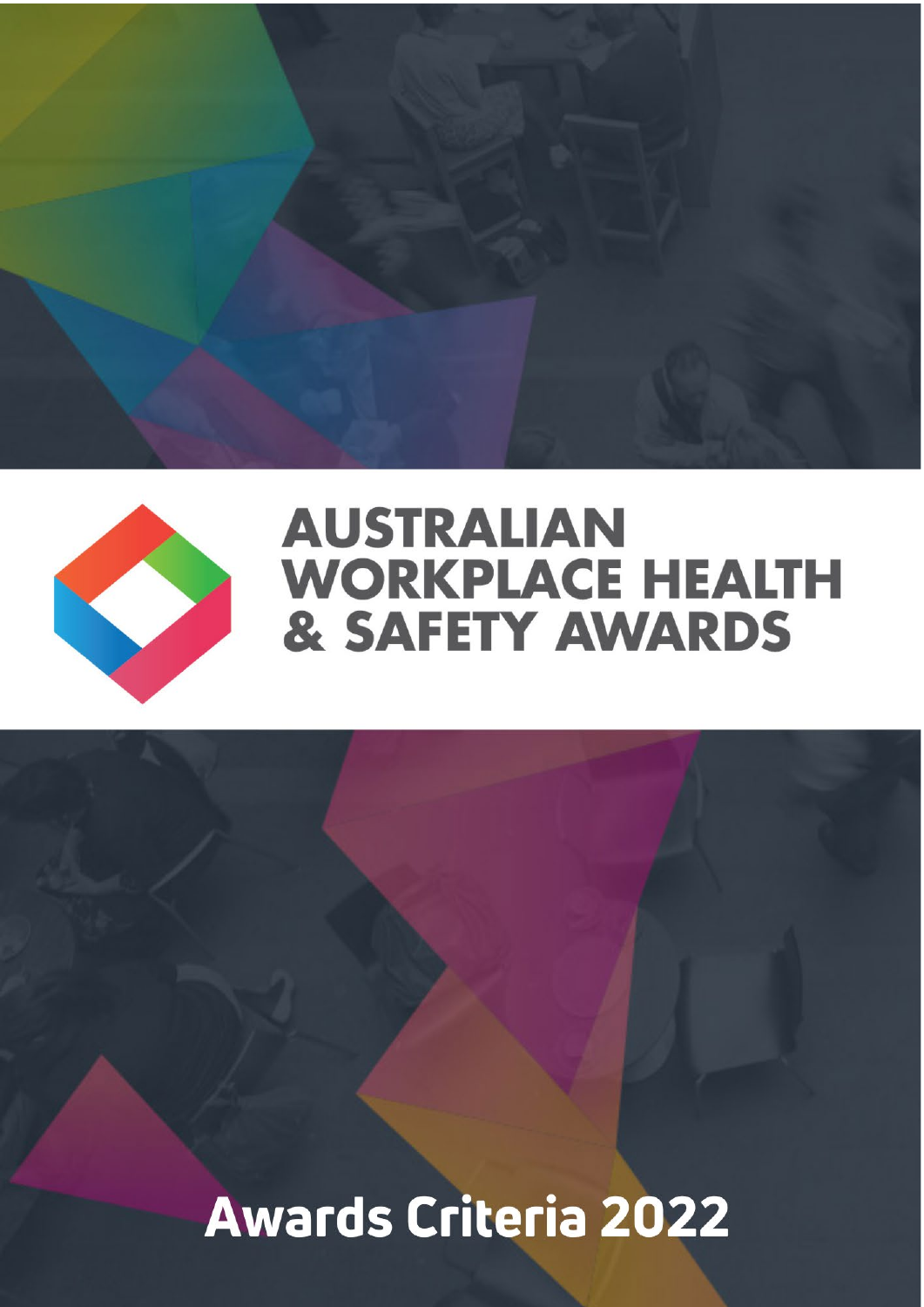## **Contents Page**

| Award 1: Small - Medium Enterprise Health & Safety Excellence Award 3     |  |
|---------------------------------------------------------------------------|--|
| Award 2: Small - Medium Enterprise Health & Safety New Initiative Award 3 |  |
|                                                                           |  |
|                                                                           |  |
| Award 5: Large Enterprise Health & Safety New Initiative Award 5          |  |
| Award 6: Large Enterprise Health & Safety Leadership Awards5              |  |
|                                                                           |  |
|                                                                           |  |
|                                                                           |  |
|                                                                           |  |
|                                                                           |  |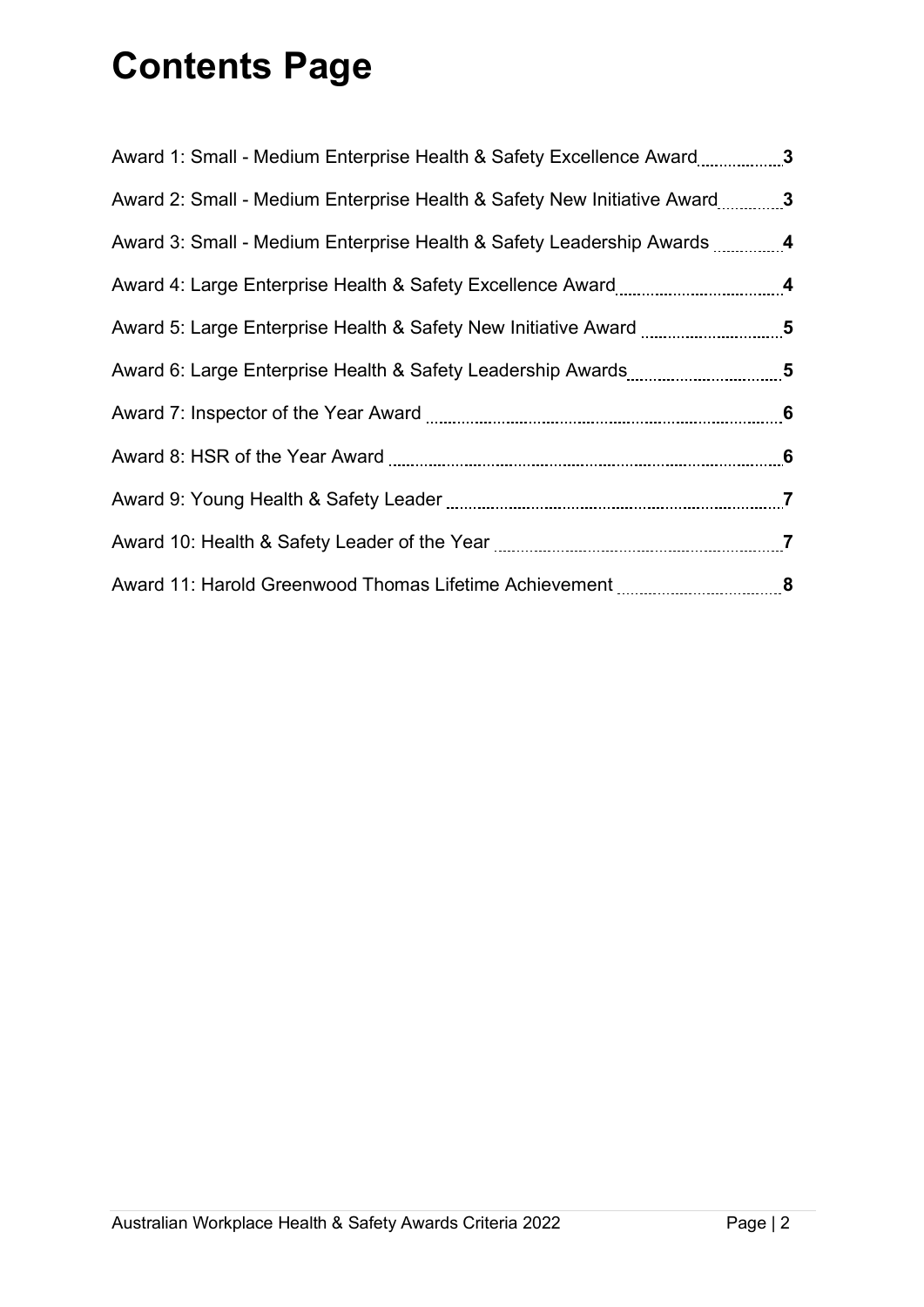## **Award 1: Small - Medium Enterprise Health & Safety Excellence Award**

#### **ELIGIBILITY:**

To be eligible for this award you are required to describe and demonstrate any area of excellence your team or organisation have made and its effect it has had on your staff/ business/ industry.

Excellence will be considered in the context of a comprehensive safe system of work that seeks to adopt higher order controls and contemporary approaches to health and safety management.

The area of excellence must be within Australia and the organisation must consist of under 100 employees.

#### **CRITERIA:**

| Describe your core business                                                         | 200 words |
|-------------------------------------------------------------------------------------|-----------|
| What is your entry for this criterion which displays excellence?                    | 500 words |
| Describe what you did to make the improvement?                                      | 500 words |
| Detail the success achieved to date and explain the effect this had on the business | 500 words |

## **Award 2: Small - Medium Enterprise Health & Safety New Initiative Award**

#### **ELIGIBILITY:**

To be eligible for this award you must be able to demonstrate an initiative and show evidence on the impact it has made.

The initiative will be considered in the context of a comprehensive safe system of work that seeks to adopt higher order controls and contemporary approaches to health and safety management.

The initiative must be less than 12 months old, be used, modified or developed within Australia and the organization must consist of under 100 employees.

| Describe the initiative. This can relate to a new produce, process or service and /or<br>reflect innovative changes to WHS | 500 words |
|----------------------------------------------------------------------------------------------------------------------------|-----------|
| How was the initiative identified?                                                                                         | 200 words |
| How was the opportunity for the initiative evaluated to ensure it would create value?                                      | 500 words |
| How do you measure success?                                                                                                | 500 words |
| If implemented, what have been the advantages of the initiative? If not implemented,<br>what are the planned advantages?   | 500 words |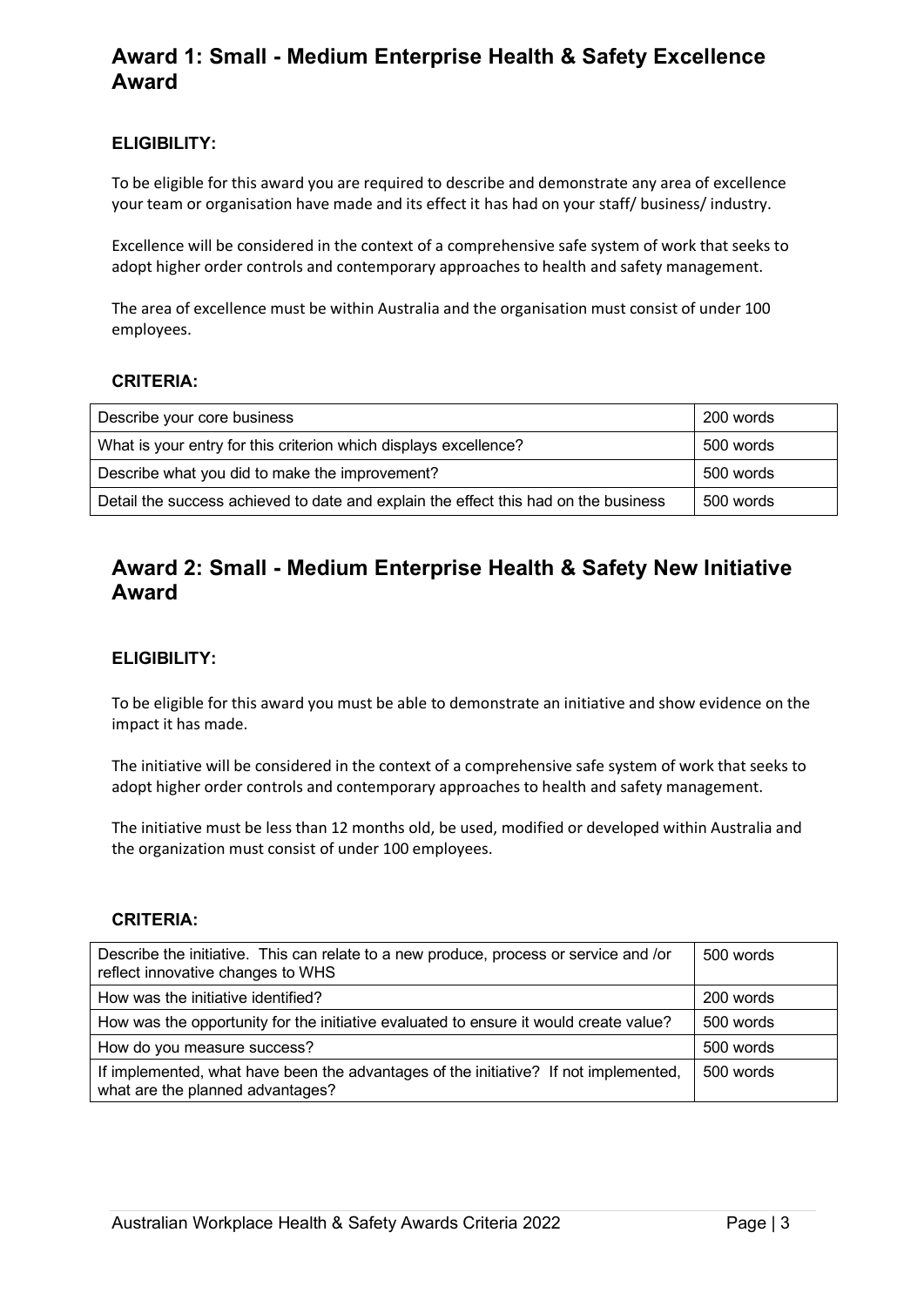## **Award 3: Small - Medium Enterprise Health & Safety Leadership Awards**

#### **ELIGIBILITY:**

To be eligible for this award the organisation/ association/ team needs to show a high level of WHS skill for an organisation in the WHS industry relating to leadership and/ or culture.

The organisation must be within Australia and the organisation must consist of under 100 employees.

#### **CRITERIA:**

| Describe the activities conducted                                                                | 500 words |
|--------------------------------------------------------------------------------------------------|-----------|
| How have you measured success?                                                                   | 500 words |
| What were your timeframes for implementation?                                                    | 500 words |
| What did you do to make these improvements?                                                      | 200 words |
| Detail the success achieved to date, and the effective this has had on the business/<br>industry | 500 words |

## **Award 4: Large Enterprise Health & Safety Excellence Award**

#### **ELIGIBILITY:**

To be eligible for this award you are required to describe and demonstrate any area of excellence your team or organisation have made, and it's effect it has had on your staff/ business/ industry.

Excellence will be considered in the context of a comprehensive safe system of work that seeks to adopt higher order controls and contemporary approaches to health and safety management.

The area of excellence must be within Australia and the organisation must consist of over 100 employees.

| Describe your core business                                                                                  | 200 words |
|--------------------------------------------------------------------------------------------------------------|-----------|
| What is your entry for this criteria which displays excellence?                                              | 500 words |
| Describe what you did to make the improvement?                                                               | 500 words |
| Detail the success achieved to date and explain the effect this had on the business/<br>community/ customers | 500 words |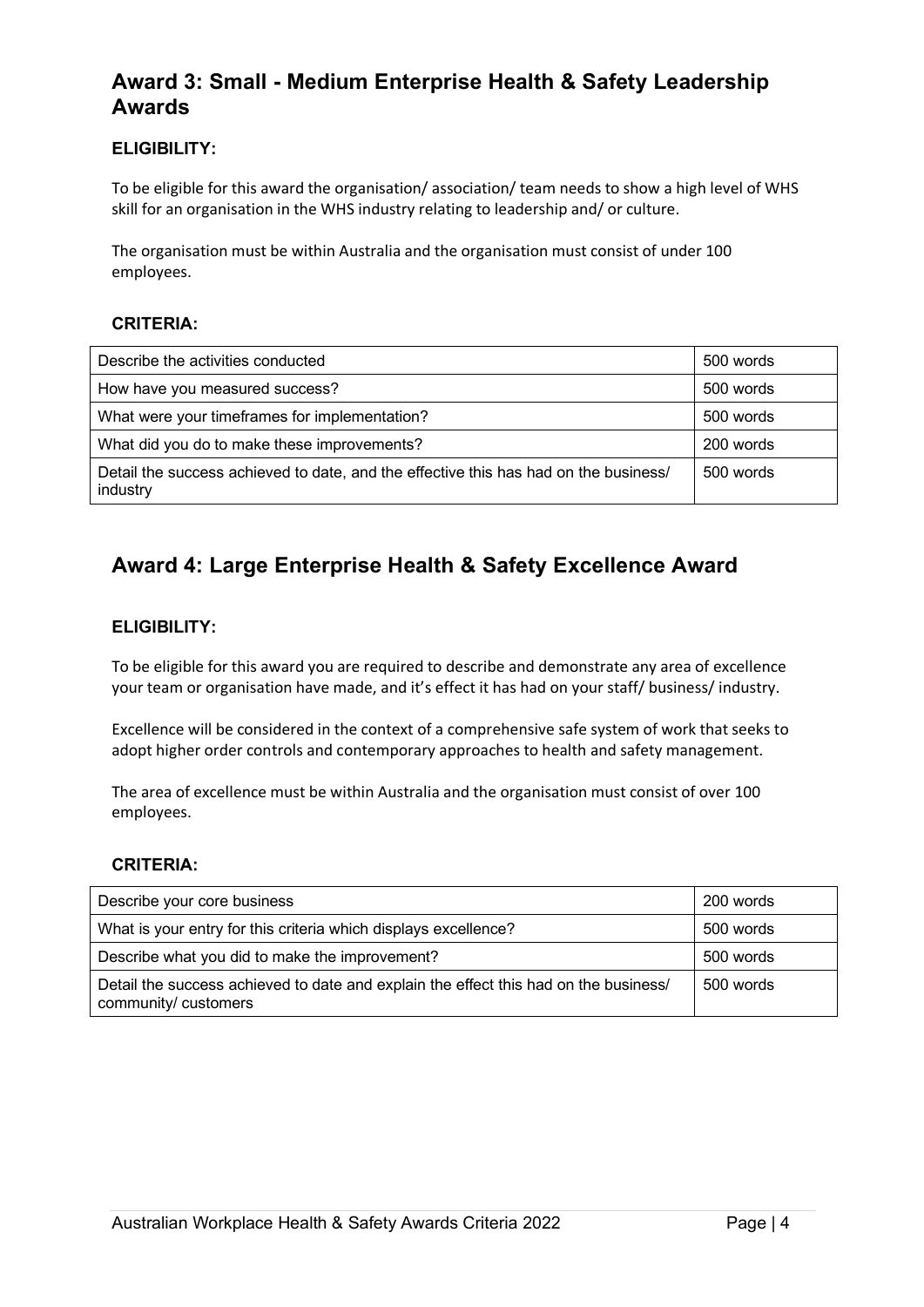## **Award 5: Large Enterprise Health & Safety New Initiative Award**

#### **ELIGIBILITY:**

To be eligible for this award you must be able to demonstrate an initiative and show evidence on the impact it has made.

The initiative will be considered in the context of a comprehensive safe system of work that seeks to adopt higher order controls and contemporary approaches to health and safety management.

The initiative must be less than 12 months old, be used, modified or developed within Australia and the organisation must consist of over 100 employees.

#### **CRITERIA:**

| Describe the initiative. This can relate to a new produce, process or service and /or<br>reflect innovative changes to WHS | 500 words |
|----------------------------------------------------------------------------------------------------------------------------|-----------|
| How was the initiative identified?                                                                                         | 200 words |
| How was the opportunity for the initiative evaluated to ensure it would create value?                                      | 500 words |
| How do you measure success?                                                                                                | 500 words |
| If implemented, what have been the advantages of the initiative? If not implemented,<br>what are the planned advantages?   | 500 words |

## **Award 6: Large Enterprise Health & Safety Leadership Award**

#### **ELIGIBILITY:**

To be eligible for this award the organisation/ association/ team needs to show a high level of WHS skill for an organisation in the WHS industry relating to leadership and/ or culture.

The organisation must be within Australia and the organisation must consist of over 100 employees.

| Describe the activities conducted                                                                | 500 words |
|--------------------------------------------------------------------------------------------------|-----------|
| How have you measured success?                                                                   | 500 words |
| What would set your organization/ association/ team apart from others?                           | 500 words |
| What were your time frames for implementation?                                                   | 500 words |
| What did you do to make these improvements?                                                      | 200 words |
| Detail the success achieved to date, and the effective this has had on the business/<br>industry | 500 words |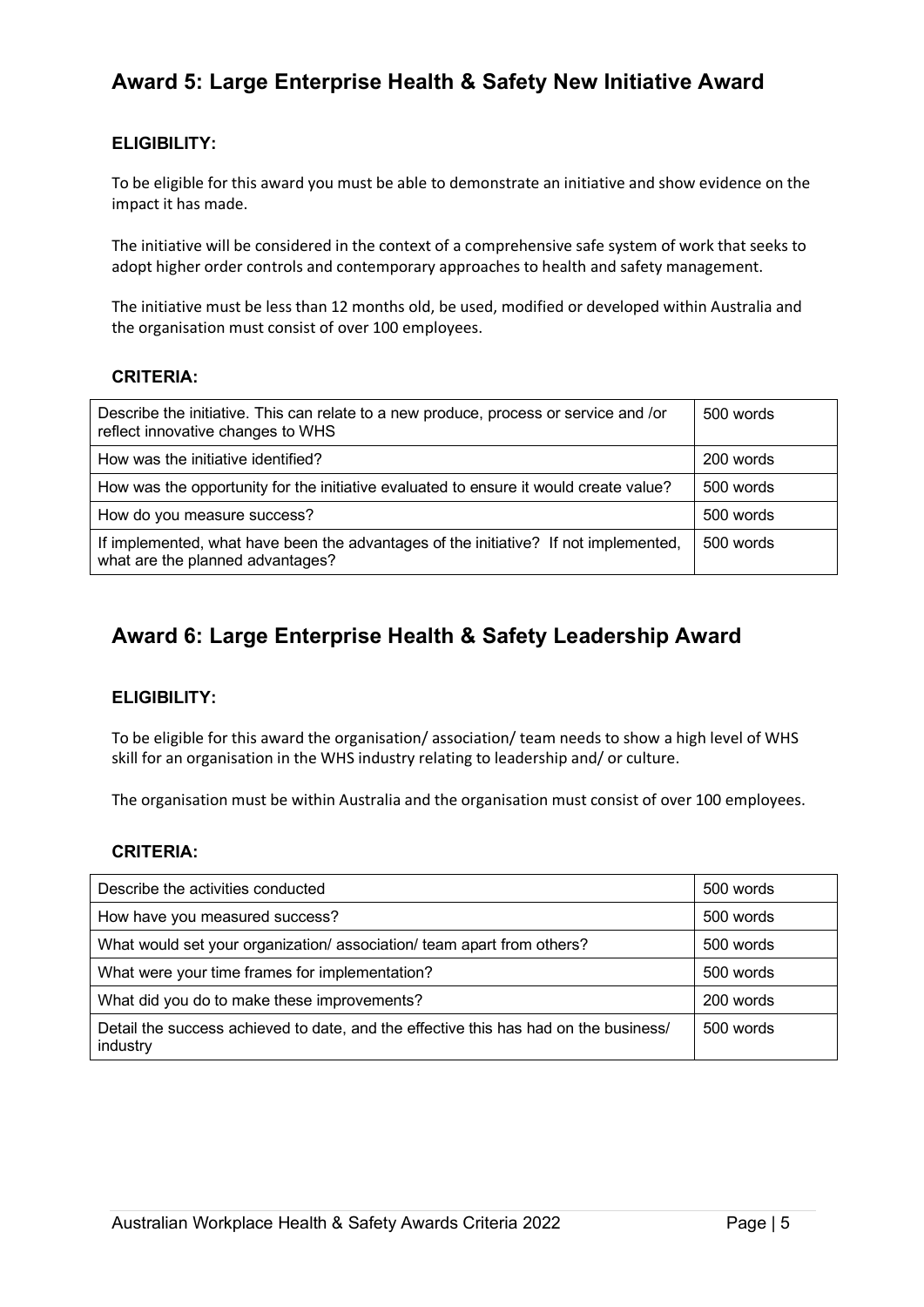## **Award 7: Inspector Excellence Award**

#### **ELIGIBILITY:**

- A person must be **working as an 'inspector'** in an official capacity for a Regulatory Authority
- Person must **work in or have an impact** on the **Australian** environment

#### **CRITERIA:**

| Describe the WHS activities conducted?                                                                              | 500 words   |
|---------------------------------------------------------------------------------------------------------------------|-------------|
| Reason for this nomination – what sets you apart as an Inspector?                                                   | 500 words   |
| Please provide some background as to your achievements                                                              | 500 words   |
| Please provide some background as to your community participation                                                   | 200 words   |
| Provide an example of an action you have taken or something you have said that has<br>led to a positive WHS outcome | 500 words   |
| How do you continually grow and improve?                                                                            | $500$ words |

## **Award 8: HSR of the Year Award**

#### **ELIGIBILITY:**

- A person must be working/ volunteering in a HSR role for an organisation, for a WHS organisation, has WHS as part of their job or works at improving WHS or the WHS industry in the local community
- Person must work in or have an impact in the **Australian** environment
- Person must have undertaken any legislative HSR qualification for the jurisdiction

| Describe the WHS activities conducted in your workplace and what has<br>been your involvement?                                                                   | 500 words |
|------------------------------------------------------------------------------------------------------------------------------------------------------------------|-----------|
| Reason for this nomination, what makes you a HSR leader in your<br>workplace?                                                                                    | 500 words |
| How have you sought to build knowledge?                                                                                                                          | 500 words |
| Please provide some background as to your achievements                                                                                                           | 500 words |
| Please provide some background as to your community participation.                                                                                               | 200 words |
| Provide an example of an action you have taken or something you have<br>said that has led to a positive safety outcome at your workplace or with a<br>colleague. | 500 words |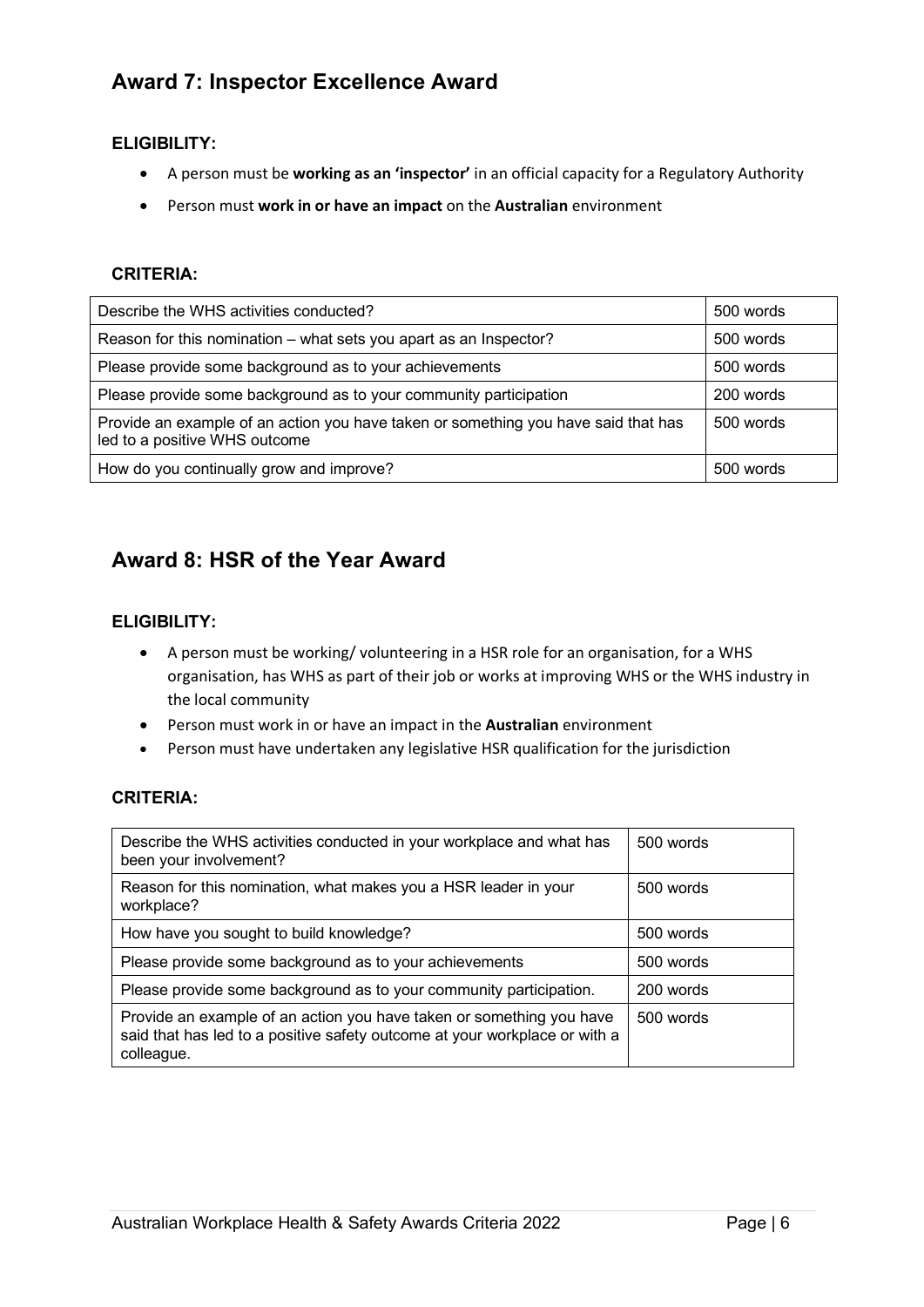## **Award 9: Young Health & Safety Leader Award**

#### **ELIGIBILITY:**

- A person must be:
	- **working / volunteering** in a WHS role for an organisation,
	- **working / volunteering** for a WHS organisation that has WHS as part of their job
	- or **works at improving** WHS or the WHS industry in the local community
- Person **must work in or have an impact** on the **Australian** environment
- Person must be 35 years or under by 30<sup>th</sup> June 2022

#### **CRITERIA:**

| Describe the WHS activities conducted in your workplace and what has been your<br>involvement?                                                               | 500 words |
|--------------------------------------------------------------------------------------------------------------------------------------------------------------|-----------|
| Reason for this nomination, what makes you a WHS leader in your workplace?                                                                                   | 500 words |
| Please provide some background as to your achievements                                                                                                       | 500 words |
| Please provide some background as to your community participation                                                                                            | 200 words |
| Provide an example of an action you have taken or something you have said that has<br>led to a positive safety outcome at your workplace or with a colleague | 500 words |

## **Award 10: Health & Safety Leader of the Year**

#### **ELIGIBILITY:**

- A person must be **working / volunteering**:
	- in a **WHS role** for an organisation,
	- an organisation who **has WHS as part of their job**
	- or **works at improving WHS or the WHS industry** in the local community
- Person must **work in or have an impact** in the **Australian** environment

| Describe the WHS activities conducted?                                                                                                                    | 500 words |
|-----------------------------------------------------------------------------------------------------------------------------------------------------------|-----------|
| Reason for this nomination – what sets you apart as a WHS leader?                                                                                         | 500 words |
| Please provide some background as to your achievements                                                                                                    | 500 words |
| Please provide some background as to your community participation                                                                                         | 200 words |
| Provide an example of an action you have taken or something you have said that has led<br>to a positive WHS outcome                                       | 500 words |
| How do you continually grow and improve?                                                                                                                  | 500 words |
| What is your leadership legacy?                                                                                                                           | 500 words |
| Give an example of an action you have taken or something you have said that has led to a<br>positive safety outcome at your workplace or with a colleague | 500 words |